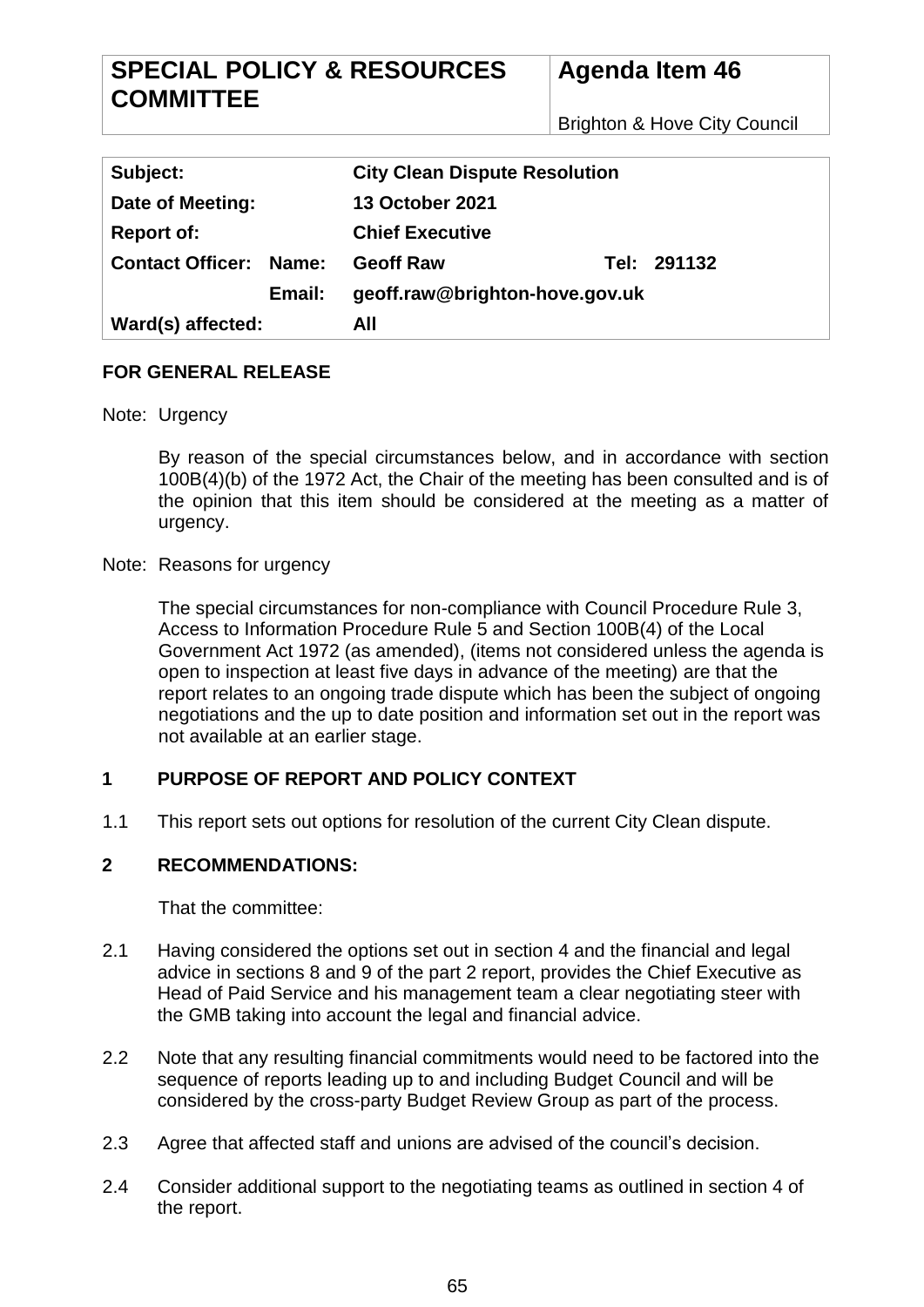# **3 CONTEXT/ BACKGROUND INFORMATION**

- 3.1 City Clean is a key council service for residents and business customers and has a high percentage of male staff with a high proportion of unionised workers, predominantly represented by the GMB union.
- 3.2 The current dispute follows representations from GMB officials with respect to the movement between rounds of HGV drivers on resident and business refuse and recycling services.

The ballot paper is provided below but a summary is here:

"… failures to follow Council policy's (sic) and procedures regarding HGV holding drivers, and resulting unilateral decision making around variations of duties, crew changes, planning for collecting of dropped work, and the accumulating resultant effect and toll on Driver's health and wellbeing and associated issues within the refuse, recycling, combins and trades waste."

- 3.3 The local management team, supported by the Executive Director for Environment, Economy and Culture, have sought to address trade union concerns to avert escalation to industrial action, through meetings over several weeks during which the issues were discussed, and suggested solutions offered. Whilst is our view that discussions to find a local management resolution were able to make progress, the GMB balloted their members for industrial action and following a ballot (see Appendix 1) have undertaken strike action and have announced further strike dates to 21st November 2021. This industrial action has affected all areas of the city and is most evident where residents and businesses are unable or have chosen not to retain their waste on their property and premises.
- 3.4 To reduce the risk of the dispute further escalating whilst constructive negotiations are in play, the council has sought to minimise flash points. The council has communicated directly with GMB representatives as the main point of contact and has not publicly issued its detailed offers to affected staff.
- 3.5 While the dispute and ballot centred around operational matters that managers engaged with the GMB to seek to address, there is now discussion focused on further issues such as pay. As is the convention of the council, employer's policy steers latterly have been sought by the officer negotiating team from the political administration. These have been discussed within the context of the council's own industrial relations policies, protocols, and procedures More recently it has been necessary to seek legal and financial advice which has prompted this report. The council's legal and financial considerations are set out in the part 2 report.

# **Main Elements of the Dispute**

3.6 There are two distinct elements concerning resolution of the dispute. The first concerns the ballot for industrial action which is primarily about the movement of drivers and allocation of rounds.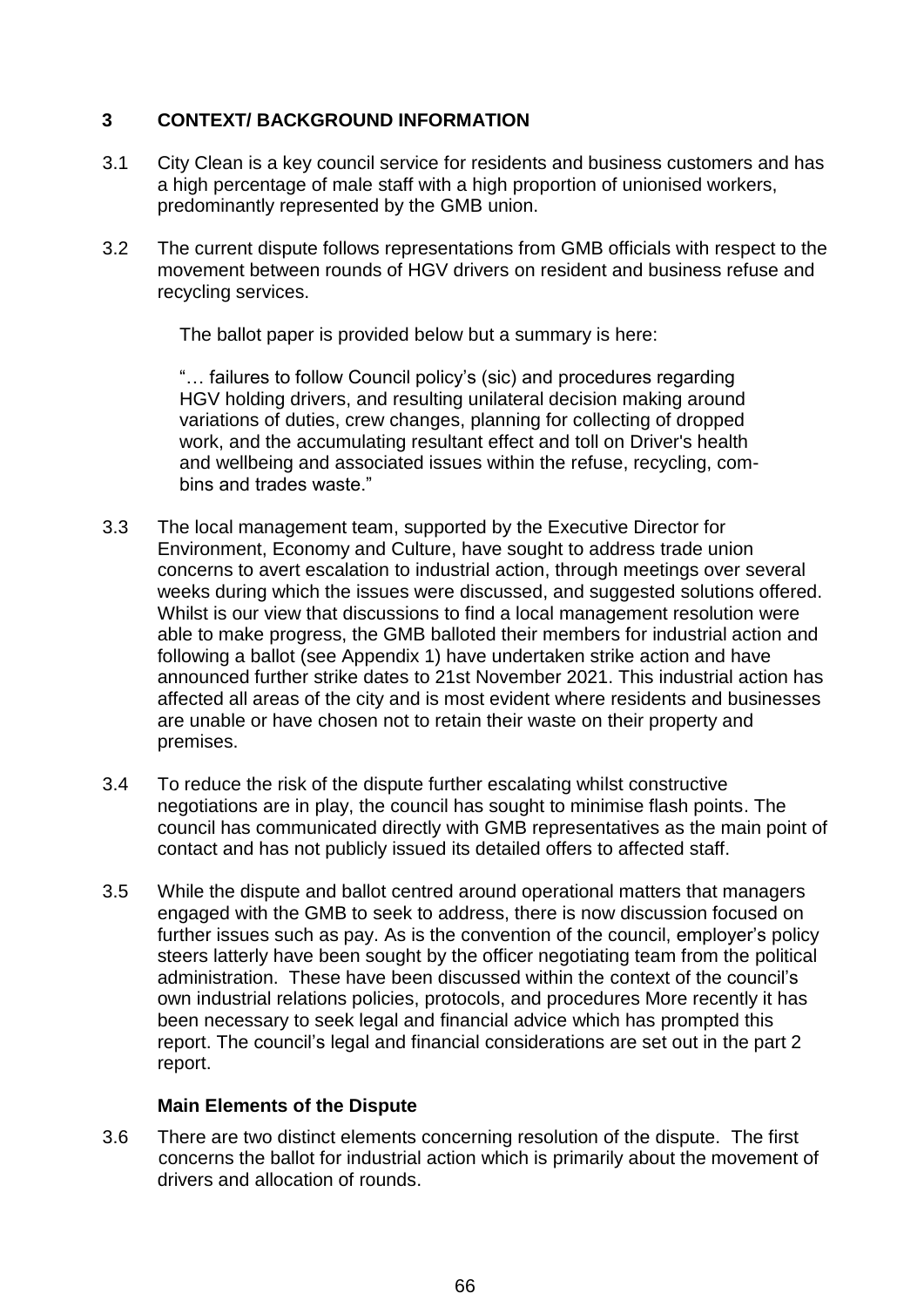# **Movement of Drivers and allocation of rounds**

- 3.7 Over the period of pandemic, there has been a greater need to change driver rosters on a more frequent basis due to drivers and loaders needing to selfisolate. Where absences cannot be covered by permanent staff, officers feel it is sometimes necessary to call on agency staff to ensure services to residents and business can be maintained. Securing agency staff has been particularly challenging during the pandemic and because of labour shortages notably HGV drivers. On occasion a driver may be moved from their normal round due to performance issues.
- 3.8 A formal offer on the movement of drivers was submitted on 6th and 9<sup>th</sup> October. This is attached at appendix 2. A revised formal offer was also submitted 11 October and is set out in Appendix 3. A summary of the issues and how management have responded to them through the formal offer documents is below:
- 3.9 **Moving drivers due to performance concerns.** Management have agreed to invoke formal procedure (disciplinary or capability) whenever it felt necessary to move drivers for performance, conduct or capability reasons. Prior to any formal action, an informal meeting/discussion and/or standard setting would take place. Drivers that have been moved will return to their rounds. This will be done in discussion with the individual driver so that any needs relating to that individual are addressed.
- 3.10 **Ensuring the drivers and their crew go out on the round they are allocated to.** Management have agreed in the offer document that where all members of the crew, the driver and the vehicle are available to work, they will work the round that they are normally allocated to and not be moved to work on a different round. In circumstances where this does not happen, management will review the reasons why there was deviation from this.
- 3.11 **Covering rounds when Reps are on trade union duties.** Through the offer document, management have agreed that where a driver is released on trade union duties, management will prioritise cover for their round using pool or agency drivers. In circumstances where the round is not covered due to pool or agency drivers not being available, management will look to providing an additional loader for that round to support with catch up where there is capacity to do so. Management will also work with GMB reps to explore ways of improving the resilience of the communal bin rounds.
- 3.12 **Prioritising permanent staff over agency staff .** Through the offer documents, management have acknowledged that Drivers are contracted to work from 5am and 7am depending on which part of the service they work. Some Drivers start work at 6am and on occasion agency workers who also start at 6am have been allocated to these rounds ahead of permanent Operatives who start at 7am. Management have proposed that this issue is addressed in such a way that works for all permanent staff and which creates consistency with start and finish times. Management have proposed to undertake a review of this with GMB so that we can agree a solution that works for all staff.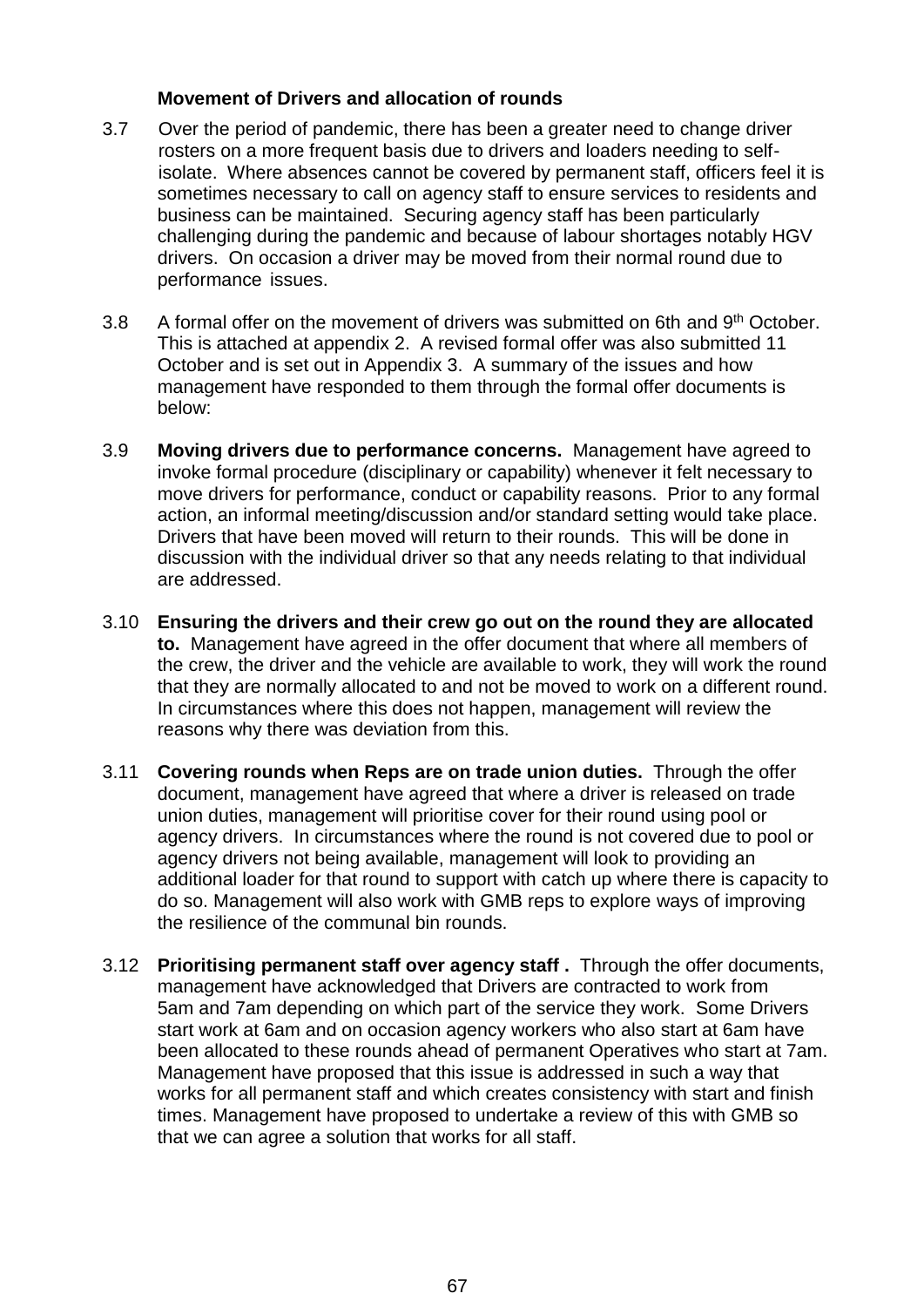3.13 **Rounds being changed without consultation / following the agreed process**  Management agree that round changes should only happen following a meeting with the crew and union. They have proposed in the offer documents that this meeting will be carried out by operations managers (i.e. Team Leaders, Operations Managers, or Head of Operations) and that where round changes are being considered, management should engage with staff at an early stage of the process.

# **Pay and Grading**

- 3.14 During the negotiations and after industrial action commenced, the GMB raised additional issues not covered in the ballot and this second element concerns **pay and grading**.
- 3.15 Consideration of the pay and grading issues appear in the part 2 report on this agenda.

# **4. ANALYSIS & CONSIDERATION OF ANY ALTERNATIVE OPTIONS**

# Pursual of additional actions to resolve dispute

- 4.1 Other options for consideration relate to the management of the dispute going forward. If the dispute is not resolved quickly the council will consider engaging third party support to support all sides of the dispute in reaching a resolution. Options to be considered are as follows:
	- ACAS offer both conciliation and arbitration services that the employer could seek to utilise, with agreement from GMB. Collective conciliation involves a neutral person providing support to both parties to reach agreement. Arbitration involves a third party working with each side and making a decision to resolve the dispute. Arbitration is usually used when conciliation has not been successful.
	- Both parties could request support through the national joint secretaries to access the dispute resolution mechanism as part of the National Joint Council. It is not clear if the regional structures are in place either on the employer or union side, but further exploration of this route could take place in agreement with GMB.
	- Third party Industrial Relations expert could be engaged to support the council and union to reach agreement. Various options could be considered, such as the support that was accessed in the 2019 dispute.

# **5. COMMUNITY ENGAGEMENT & CONSULTATION**

- 5.1 Specific community consultation is not considered necessary for this report.
- 5.2 Consultation with other Trade Unions would be required if the council wishes to accord with its current policies and procedures.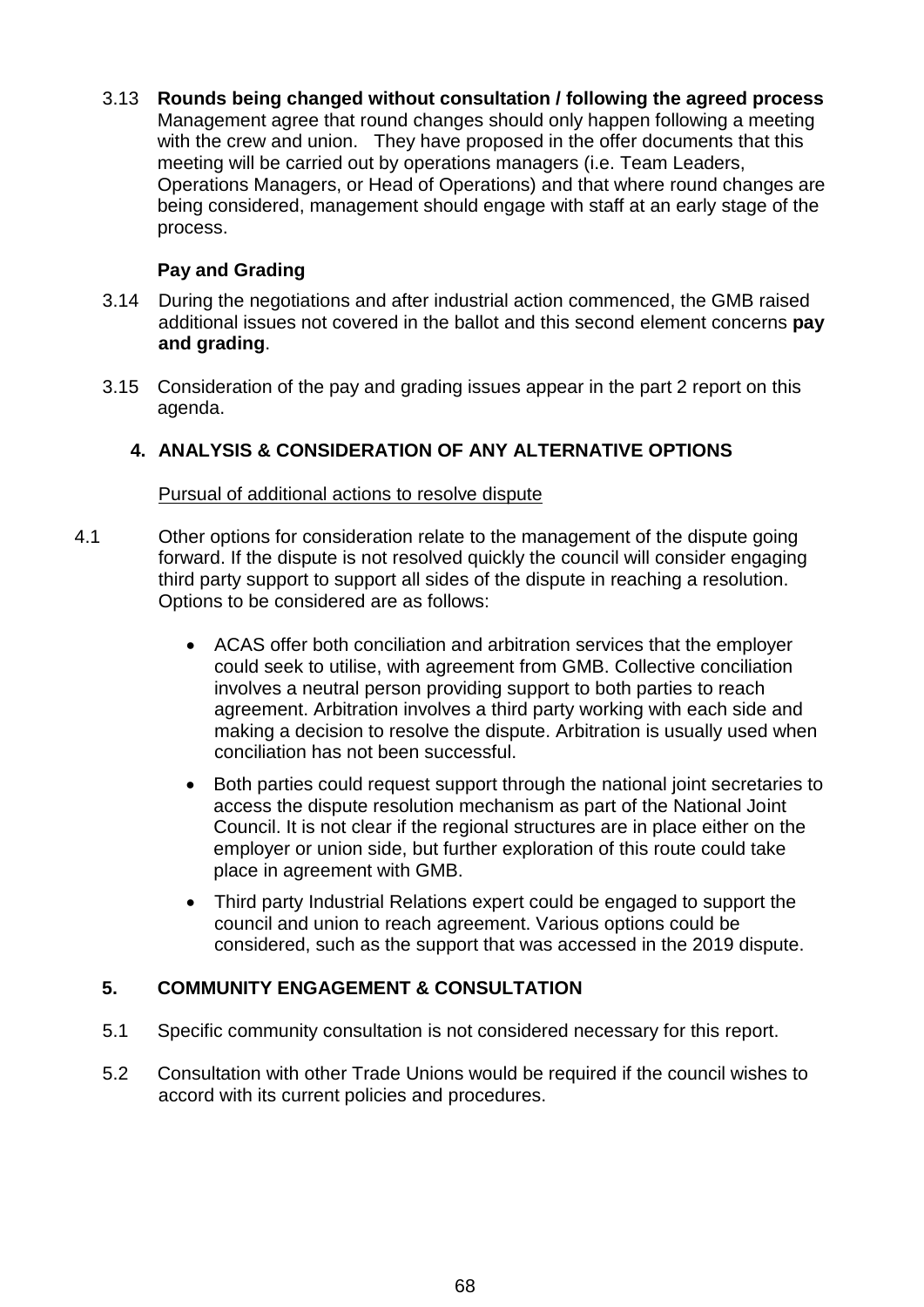# **6. CONCLUSION**

- 6.1 This is a very challenging set of issues to resolve with significant financial, legal, implications.
- 6.2 Following a decision of the committee, council officers we continue to seek a resolution of the dispute following the steer of the committee.

# **7. FINANCIAL & OTHER IMPLICATIONS:**

# **Financial Implications:**

7.1 The financial implications appear in the part 2 report on this agenda,

Lead Finance Officer: Nigel Manvell **Date: 11 October 2021** 

# **Legal Implications:**

7.2 The legal implications appear in the part 2 report on this agenda

Lawyer: Elizabeth Culbert Date 11 October 2021

# **Equalities Implications:**

7.3 The council has adopted a People Strategy which includes several guiding fairness and transparency principles.

# **Sustainability Implications:**

7.4 No specific sustainability implications arise from this report.

# **SUPPORTING DOCUMENTATION**

### **Appendices**:

Appendix 1: GMB Ballot Paper

Appendix 2: Employer's revised formal offer (movement of drivers) 06 October 2021 Appendix 3: Employer's revised formal offer (movement of drivers) 11 October 2021

# **Documents in Members' Rooms**

**None**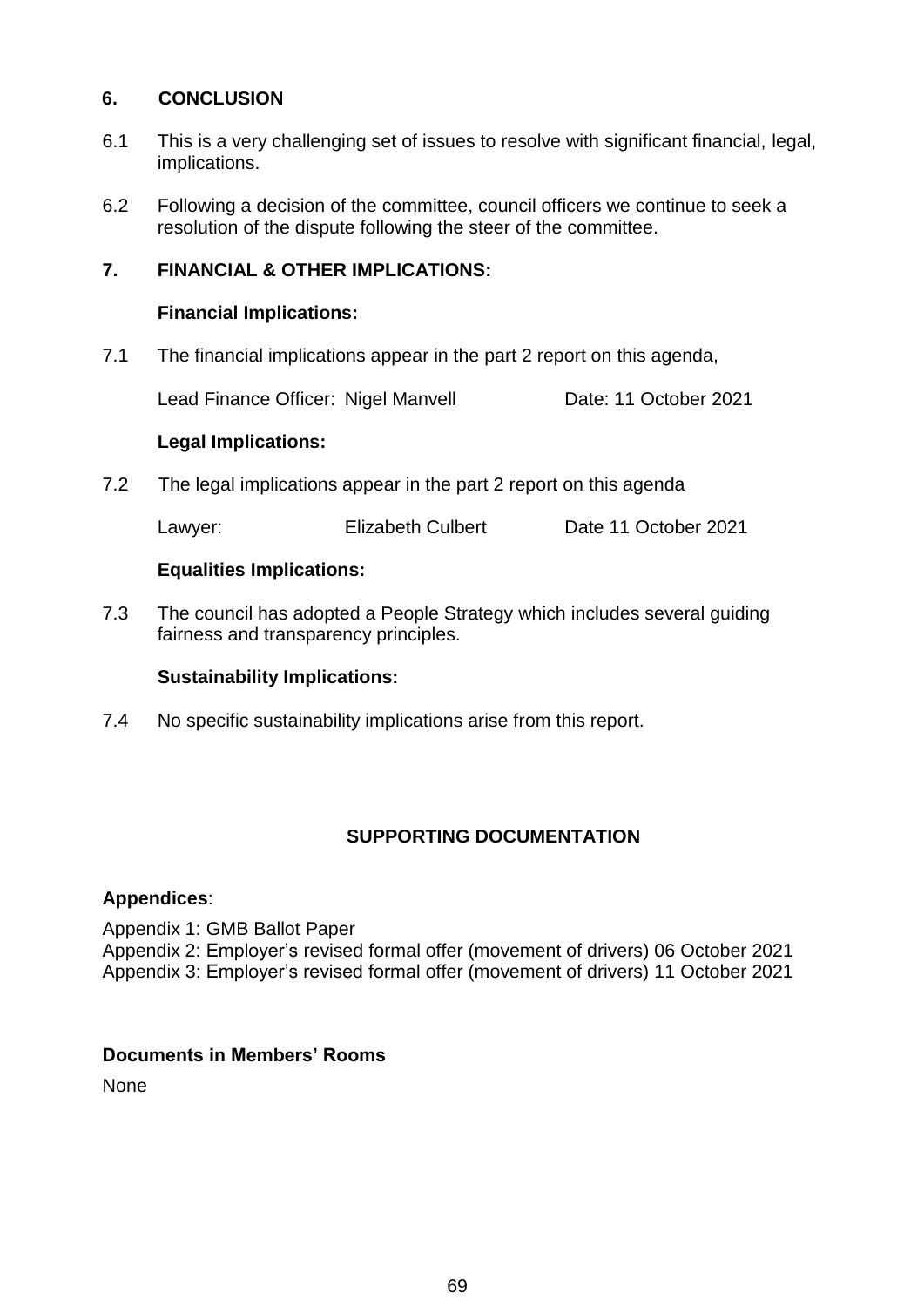

#### Summary of the matters in issue in the trade dispute

Failures to follow Council policy's and procedures regarding HGV holding drivers, and resulting unilateral decision making around variations of duties, crew changes, planning for collecting of dropped work, and the accumulating resultant effect and toll on Driver's health and wellbeing and associated issues within the Refuse, recycling, com-bins and trades waste

The period within which industrial action is expected to take place

Within six months of the ballots closing date

#### The industrial action short of strike will take the form of

Discontinuous strike action and work to rule.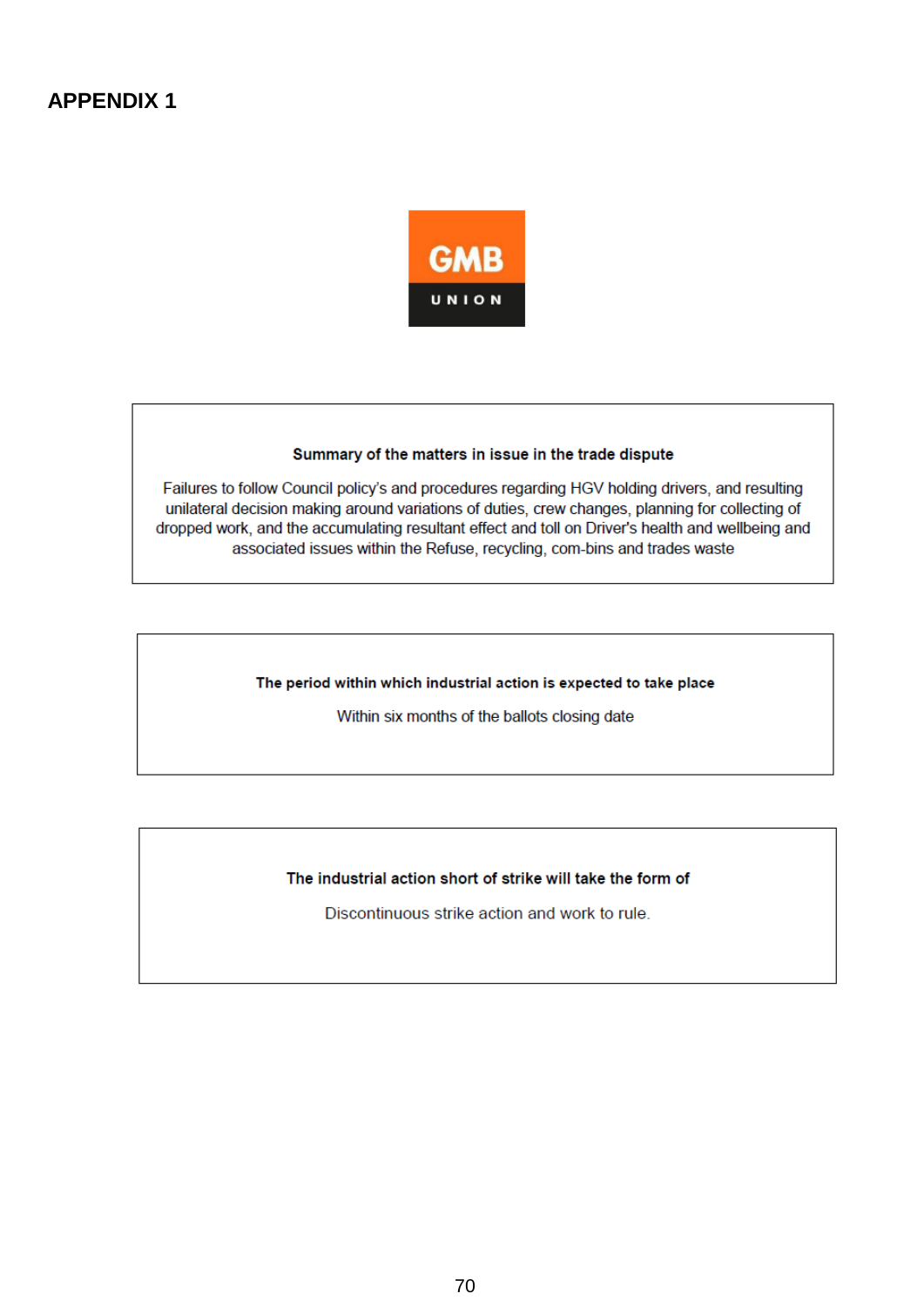# **Appendix 2**

# **City Clean dispute. Formal Offer (movement of drivers)**

# **Version date: 06.10.21**

The following draft offer outlines a formal proposal from the employer for resolving the dispute on the basis that the current industrial action scheduled from 8<sup>th</sup> October onwards is suspended.

The headings below relate to the areas of concern that have been highlighted by GMB as the grounds for the dispute. This document has been updated following the meeting with the GMB on 6th October 2021.

### **1. Moving drivers due to performance concerns**

Management agree to invoke formal procedure (disciplinary or capability) whenever it felt necessary to move drivers for performance, conduct or capability reasons. Prior to any formal action, an informal meeting/discussion and/or standard setting would take place.

Drivers that have been moved will return to their rounds. This will be done in discussion with the individual driver so that any needs relating to that individual are addressed

Management have met with GMB to go through the drivers that have been moved so that agreement can reached around who is impacted

# **2. Ensuring the drivers and their crew go out on the round they are allocated to**

Where all members of the crew, the driver and the vehicle are available to work, they will work the round that they are normally allocated to and not be moved to work on a different round.

In circumstances where this does not happen, management will review the reasons why there was deviation from this.

# **3. Covering rounds when Reps are on trade union duties**

Where a driver is released on trade union duties, management will prioritise cover for their round using pool or agency drivers.

In circumstances where the round is not covered due to pool or agency drivers not being available, management will look to providing an additional loader for that round to support with catch up where there is capacity to do so.

Management to work with GMB reps to explore ways of improving the resilience of the communal bin rounds.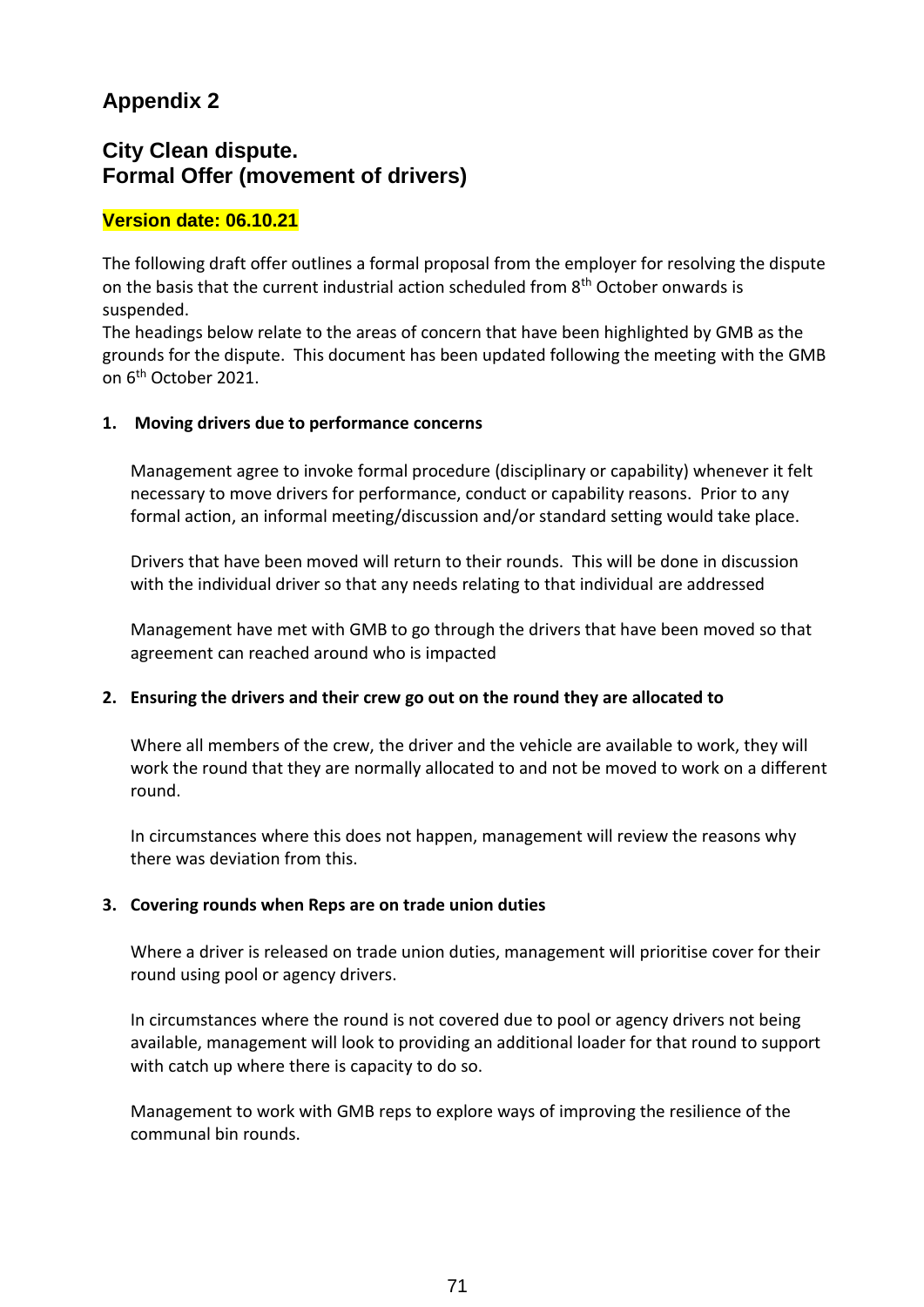### **4. Prioritising permanent staff over agency staff**

Management acknowledge that Drivers are contracted to work from 5am and 7am depending on which part of the service they work. Some Drivers start work at 6am and on occasion agency workers who also start at 6am have been allocated to these rounds ahead of permanent Operatives who start at 7am.

Management would like to address this in such a way that works for our permanent staff and which creates consistency with start and finish times. Management propose to undertake a review of this with GMB so that we can agree a solution that works for all staff.

### **5. Rounds being changed without consultation / following the agreed process**

Round changes should only happen following a meeting with the crew and union. The meeting will be carried out by operations managers (ie Team Leaders, Operations Managers, or Head of Operations). These managers will be reminded that this must be done prior to any final decision on round changes.

Where round changes are being considered, management should engage with staff at an early stage of the process.

### **6. Covering a round when drivers are unwell or on annual leave**

When a driver is unwell or on annual leave, management will seek to cover that round using agency or pool drivers.

Management will work with the trade union to develop a process for determining how collection of missed work/leave cover is prioritised. This could include providing an additional loader where there is capacity to do so.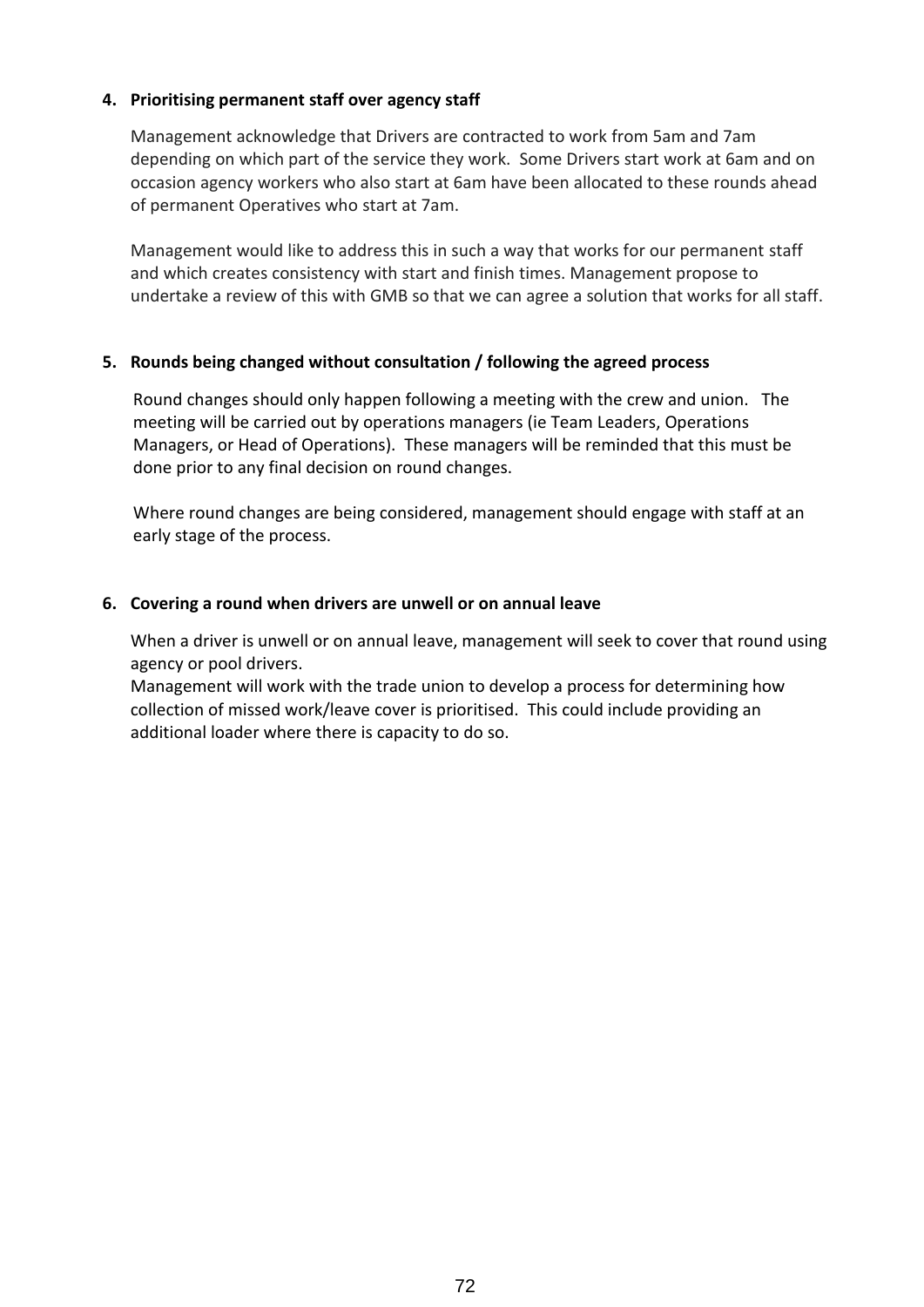# **Appendix 3**

# **City Clean Dispute: Revised Formal Offer (Movement of Drivers)**

# **Version date: 11.10.21**

The following draft offer outlines a formal proposal from the employer for resolving the dispute on the basis that the current industrial action scheduled from  $12<sup>th</sup>$  October onwards is suspended.

The headings below relate to the areas of concern that have been highlighted by GMB as the grounds for the dispute. This document has been updated following the meeting with the GMB and the administration on 8<sup>th</sup> October 2021.

# **1. Moving drivers due to performance concerns**

Management agree to invoke formal procedure (disciplinary or capability) whenever it felt necessary to move drivers for performance, conduct or capability reasons. Prior to any formal action, an informal meeting/discussion and/or standard setting would take place.

Drivers that have been moved will return to their rounds. This will be done in discussion with the individual driver so that any needs relating to that individual are addressed

Management have met with GMB to go through the drivers that have been moved so that agreement can reached around who is impacted. Any standard setting or other letters sent by management relating to the decision to move a driver from their round for performance reasons will be removed from that individuals file.

# **2 Ensuring the drivers and their crew go out on the round they are allocated to**

Where all members of the crew, the driver and the vehicle are available to work, they will work the round that they are normally allocated to and not be moved to work on a different round.

In circumstances where this does not happen, management will review the reasons why there was deviation from this.

# **3. Covering rounds when Reps are on trade union duties**

Where a driver is released on trade union duties, management will prioritise cover for their round using pool or agency drivers.

In circumstances where the round is not covered due to pool or agency drivers not being available, management will look to providing an additional loader for that round to support with catch up where there is capacity to do so.

Management to work with GMB reps to explore ways of improving the resilience of the communal bin rounds.